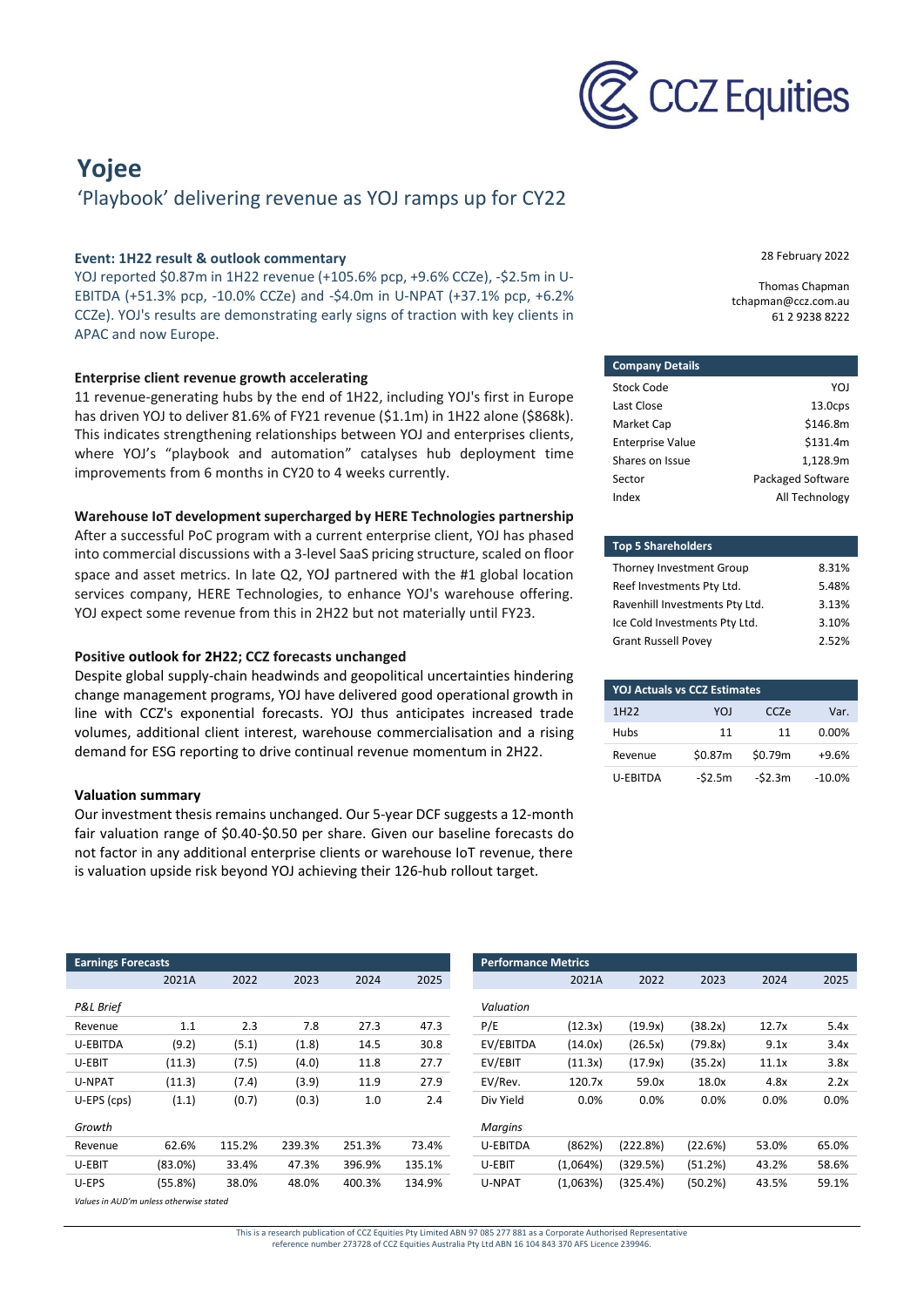

Analyst: Tom Chapman e: tchapman@ccz.com.au p: 61-2-9238-8222 Values are in millions and in AUD unless otherwise expressly stated

### Latest Published Forecast Date: 28 Feb 2022<br>Market Capitalization 147m Index ASX All Tech. Year End Jun Reporting Currency AUD Share Price (AUD/share) 0.13 Sector Packaged Software Shares on Issue (m) 1,128.9 Segment Performance 2021A 2022 2023 2024 2025 Summary 2021A 2022 2023 2024 2025 **Sales Mix** PE (12.3x) (19.9x) (38.2x) 12.7x 5.4x Software 0.9 1.7 7.5 27.0 47.1 EV/EBITDA (14.0x) (26.5x) (79.8x) 9.1x 3.4x Network 0.2 0.5 0.2 0.2 0.3 EV/EBIT (11.3x) (17.9x) (35.2x) 11.1x 3.8x Total Revenue 1.1 2.3 7.8 27.3 47.3 Sales Growth 62.6% 115.2% 239.3% 251.3% 73.4% **U-EBITDA Profile** U-EPS Growth (55.8%) 38.0% 48.0% 400.3% 134.9% U-EBITDA (9.2) (5.1) (1.8) 14.5 30.8 Capitalized Cost (1.6) (2.3) (3.1) (3.5) (2.7) U-EBIT Margin (1,064.4%) (329.5%) (51.2%) 43.2% 58.6% True U-EBITDA (10.8) (7.4) (4.9) 11.0 28.1 ROFE (49.4%) (45.4%) (30.0%) 46.6% 52.4% **Growth & Margin Metrics**<br>**Growth & Margin Metrics** Computer of the Margin Metrics of the State of the State of the State of the State of t<br>
Software Sales Growth 97.7% 102.5% 332.8% 258.7% 74.0% ND/FBITDA 0.0x 0.0x 0.0x 0 Software Sales Growth 97.7% 102.5% 332.8% 258.7% 74.0% ND/EBITDA 0.0x 0.0x 0.0x 0.0x 0.0x U-EBITDA Margin (862.4%) (222.8%) (22.6%) 53.0% 65.0% True U-EBITDA Margin (1,015.3%) (323.8%) (62.5%) 40.2% 59.4% Dividend (AUD cps) 0.00 0.00 0.00 0.00 0.00 Hub Rollout Basic EPS (cps) Sales Mix and the Cales Mix and the Cales Mix and the Cales Mix and the Cales Mix and the Cales Mix and the Cales Mix and the Cales Mix and the Cales Mix and the Cales Mix and the Cales Mix and the Cales Mix and the Cales Capitalized Cost Model Lease Liabilities 0.0 0.1 0.1 0.1 0.1 268.9 165.3 200.2 282.7 331.9 6  $20$ 5 8 <sup>132</sup> <sup>145</sup> 2021A 2022 2023 2024 2025 Avg. Revenue per Hub (AUD'k) - Cummulative Hubs (x) 80.9% 76.1% 97.1% 99.1% 99.5% 19.1% 23.9% 2.9% 0.9% 0.5% 2021A 2022 2023 2024 2025 Software Revenue Network Revenue 35.8% 36.9% 40.0% 40.0% 30.0%

4.5 6.3 7.7 8.7 9.0 2021A 2022 2023 2024 2025 Total Employee Cost (incl Capitalised) Capitalised / Total Employee Cost



**Yojee (YOJ.AX)**

Yield 0.0% 0.0% 0.0% 0.0% 0.0% Franking 0.0% 0.0% 0.0% 0.0% 0.0% Income Statement 2021A 2022 2023 2024 2025 **Revenue 1.1 2.3 7.8 27.3 47.3** U-EBITDA (9.2) (5.1) (1.8) 14.5 30.8 D&A (2.1) (2.4) (2.2) (2.7) (3.0) **U-EBIT (11.3) (7.5) (4.0) 11.8 27.7** Net Interest 0.1 0.1 0.1 0.1 0.2 U-PBT (11.2) (7.4) (3.9) 11.9 27.9 U-Tax (0.1) (0.0) 0.0 0.0 0.0 **U-NPAT (11.3) (7.4) (3.9) 11.9 27.9** One-offs 0.0 0.0 0.0 0.0 0.0 NPAT (11.3) (7.4) (3.9) 11.9 27.9 **U-EPS (cps) (1.06) (0.65) (0.34) 1.02 2.40** Balance Sheet 2021A 2022 2023 2024 2025 Cash & Equivalents 18.4 11.7 6.7 15.8 42.2 Trade Receivables 0.2 0.4 1.3 4.3 6.2 Inventories 0.0 0.0 0.0 0.0 0.0

| <b>ITAGE RECEIVADIES</b>   | U.Z   | υ.4   | 1.3   | 4.3   | o.z   |
|----------------------------|-------|-------|-------|-------|-------|
| Inventories                | 0.0   | 0.0   | 0.0   | 0.0   | 0.0   |
| PPE                        | 0.1   | 0.2   | 0.3   | 0.4   | 0.6   |
| <b>Right of Use Assets</b> | 0.0   | 0.0   | 0.0   | 0.0   | 0.0   |
| Goodwill                   | 0.0   | 0.0   | 0.0   | 0.0   | 0.0   |
| Other Intangibles          | 4.9   | 5.0   | 6.0   | 7.0   | 6.9   |
| Other                      | 0.0   | 0.0   | 0.0   | 0.0   | 0.0   |
| <b>Total Assets</b>        | 23.7  | 17.4  | 14.7  | 29.0  | 57.9  |
|                            |       |       |       |       |       |
| <b>Trade Payables</b>      | 0.4   | 0.4   | 0.6   | 0.8   | 0.9   |
| Debt                       | 0.0   | 0.0   | 0.0   | 0.0   | 0.0   |
| Lease Liabilities          | 0.0   | 0.1   | 0.1   | 0.1   | 0.1   |
| <b>Total Liabilities</b>   | 0.9   | 1.0   | 1.7   | 3.9   | 5.2   |
| <b>Net Assets</b>          | 22.8  | 16.4  | 13.0  | 25.1  | 52.7  |
| Contributed Equity         | 52.5  | 54.4  | 54.1  | 55.3  | 55.5  |
|                            |       |       |       |       |       |
| Cash Flow Statement        | 2021A | 2022  | 2023  | 2024  | 2025  |
|                            |       |       |       |       |       |
| Cash EBITDA                | (3.8) | (5.7) | (3.2) | 9.5   | 27.8  |
| Change in Working Capital  | 0.1   | (0.2) | (0.5) | (1.9) | (1.1) |
| Net Interest Paid          | 0.1   | 0.1   | 0.1   | 0.1   | 0.2   |
| <b>Tax Paid</b>            | (0.0) | (0.0) | 0.0   | 0.0   | 0.0   |
| Other                      | (0.1) | 0.9   | 1.2   | 4.0   | 2.4   |
| <b>Operating Cash Flow</b> | (3.7) | (4.9) | (2.5) | 11.6  | 29.3  |
| Capital Expenditure        | (0.1) | (0.1) | (0.2) | (0.3) | (0.5) |
| Acquisitions               | 0.0   | 0.0   | 0.0   | 0.0   | 0.0   |
| Payments for Intangibles   | (1.6) | (2.3) | (3.1) | (3.5) | (2.7) |
| Other                      | 0.0   | 0.0   | 0.0   | 0.0   | 0.0   |
| <b>Investing Cash Flow</b> | (1.7) | (2.4) | (3.3) | (3.8) | (3.2) |
| Change in Debt             | 0.0   | 0.0   | 0.0   | 0.0   | 0.0   |
| Change in Equity           | 19.7  | 0.8   | 0.9   | 1.2   | 0.3   |
| Dividends Paid             | 0.0   | 0.0   | 0.0   | 0.0   | 0.0   |
| Lease Payments             | (0.2) | (0.1) | 0.0   | 0.0   | 0.0   |
| Other                      | 0.0   | 0.0   | 0.0   | 0.0   | 0.0   |
| <b>Financing Cash Flow</b> | 19.5  | 0.6   | 0.8   | $1.2$ | 0.2   |
| Net Cash Flow              | 14.1  | (6.7) | (5.0) | 9.1   | 26.3  |
| <b>Free Cash Flow</b>      | (5.5) | (7.3) | (5.7) | 7.9   | 26.3  |

220228\_YOJ Page 2 of 6 28 February 2022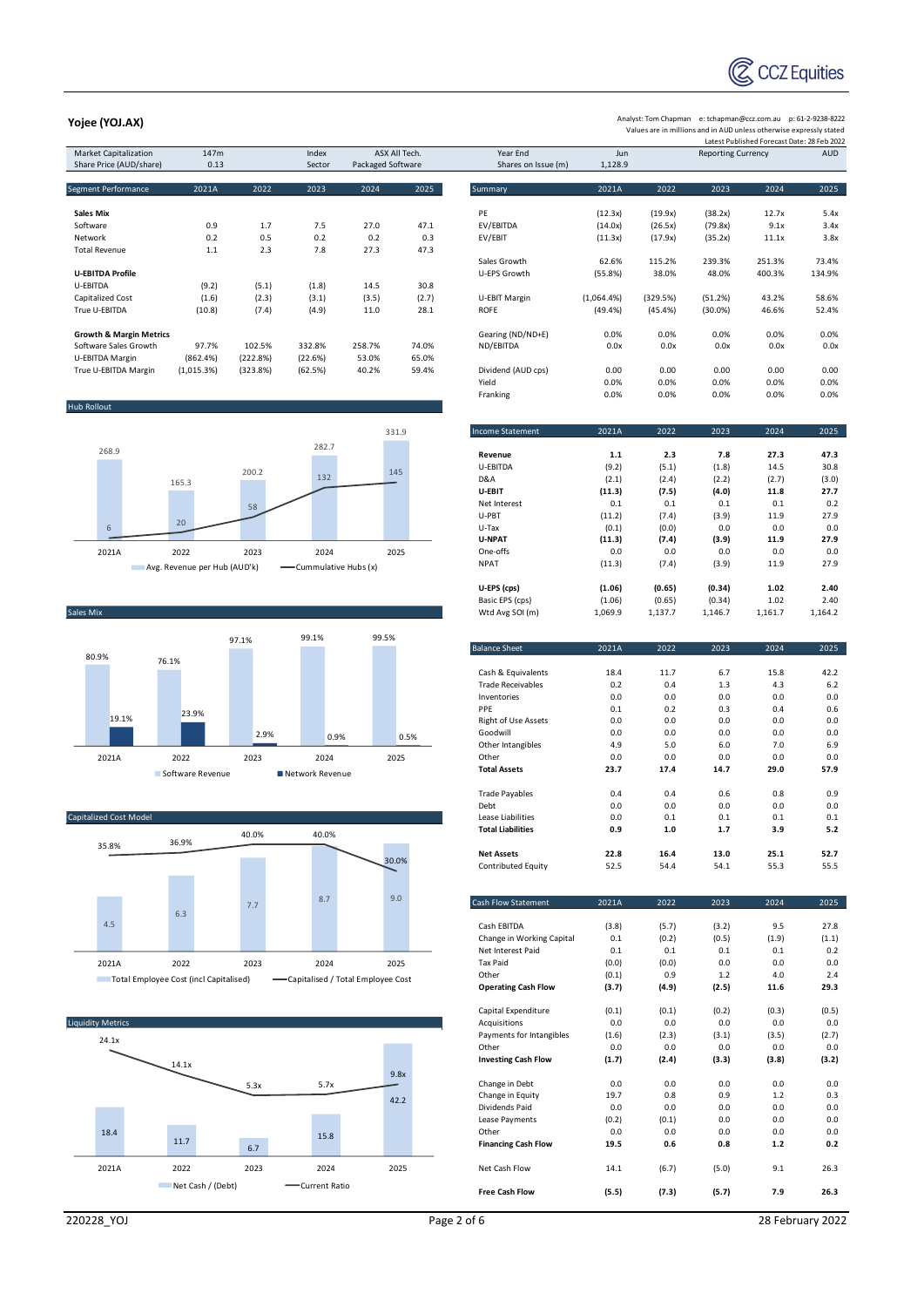## **INVESTMENT THESIS**

Yojee is an AI-powered end-to-end fleet management SaaS provider to global blue-chip logistics enterprises, poised to capitalise on a re-opening global logistics industry demanding greater visibility and control of supply chains. Contracts with 4 of the Top 10 global logistics leaders achieved in the last 18 months, and 6 expansion orders across 20 countries in APAC and Europe received since, posits customer confidence, and positively supports Yojee's bold 126 hub rollout targets by FY24.



**… which together should contribute to Yojee's 126 revenue-generating hub rollout target by FY24…** 



**…in turn creating a substantial, high-margin revenue pipeline in APAC with significant upside from Europe.**

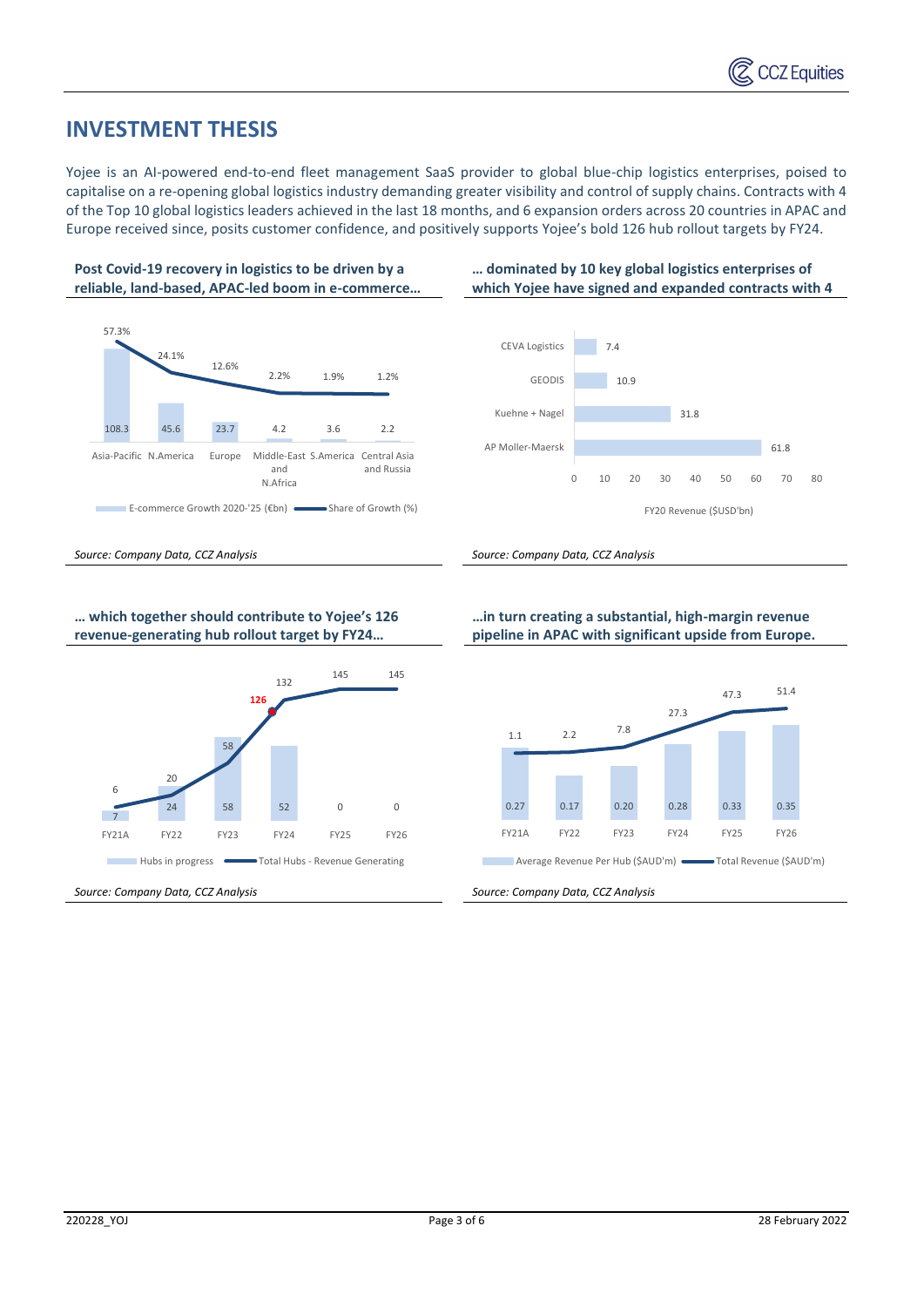

## **DASHBOARD**





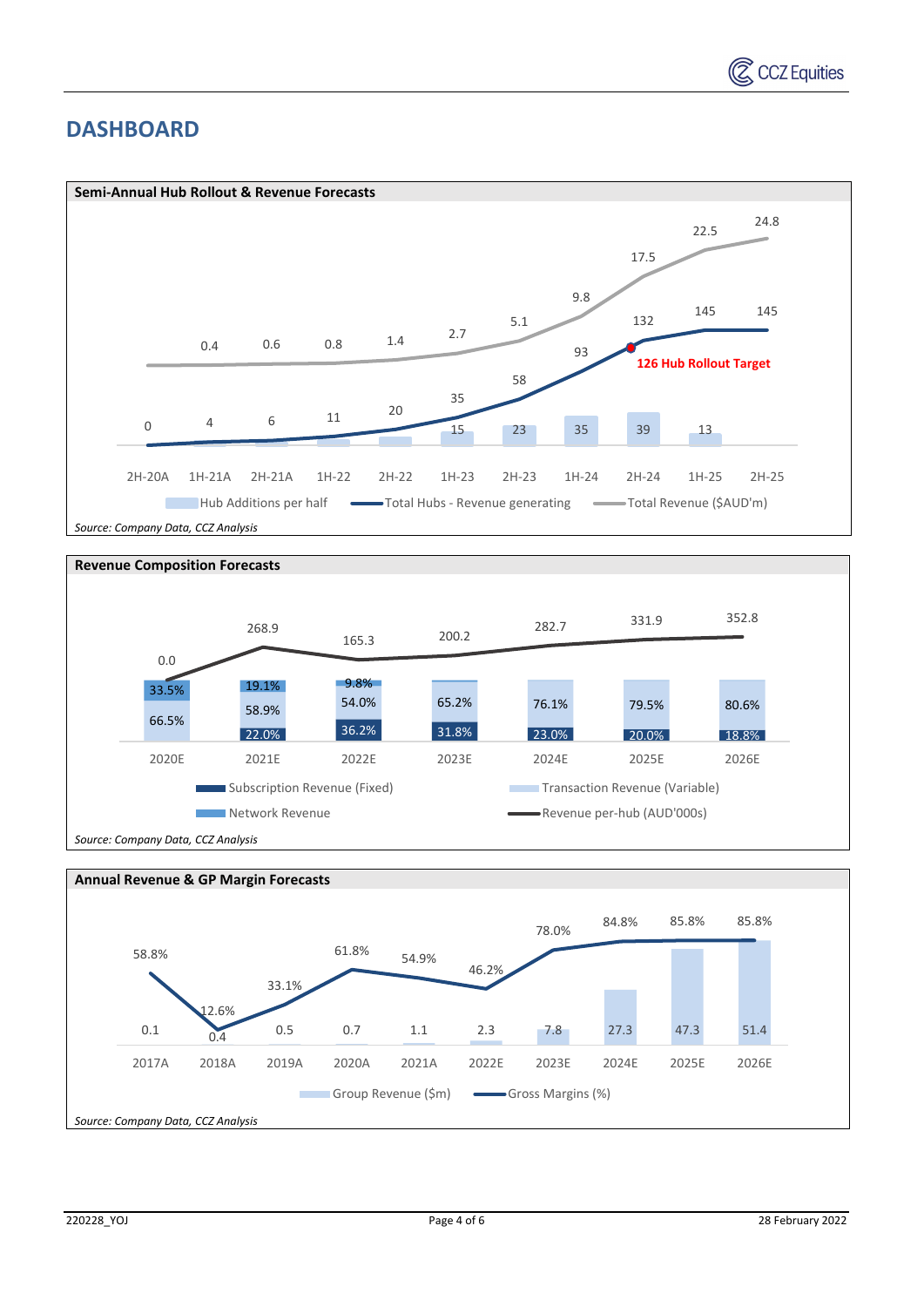

# **ASX DISCLAIMER**

This report was prepared solely by CCZ Equities Pty Ltd (ABN 16 104 843 370). ASX Limited ABN 98 009 642 691 and its related bodies corporate ("ASX") did not prepare any part of the report and has not contributed in any way to its content. The role of ASX in relation to the preparation of the research reports is limited to funding their preparation, by CCZ Equities Pty Ltd, in accordance with the ASX Equity Research Scheme.

ASX does not provide financial product advice. The views expressed in this research report may not necessarily reflect the views of ASX. To the maximum extent permitted by law, no representation, warranty or undertaking, express or implied, is made and no responsibility or liability is accepted by ASX as to the adequacy, accuracy, completeness, or reasonableness of the research reports.